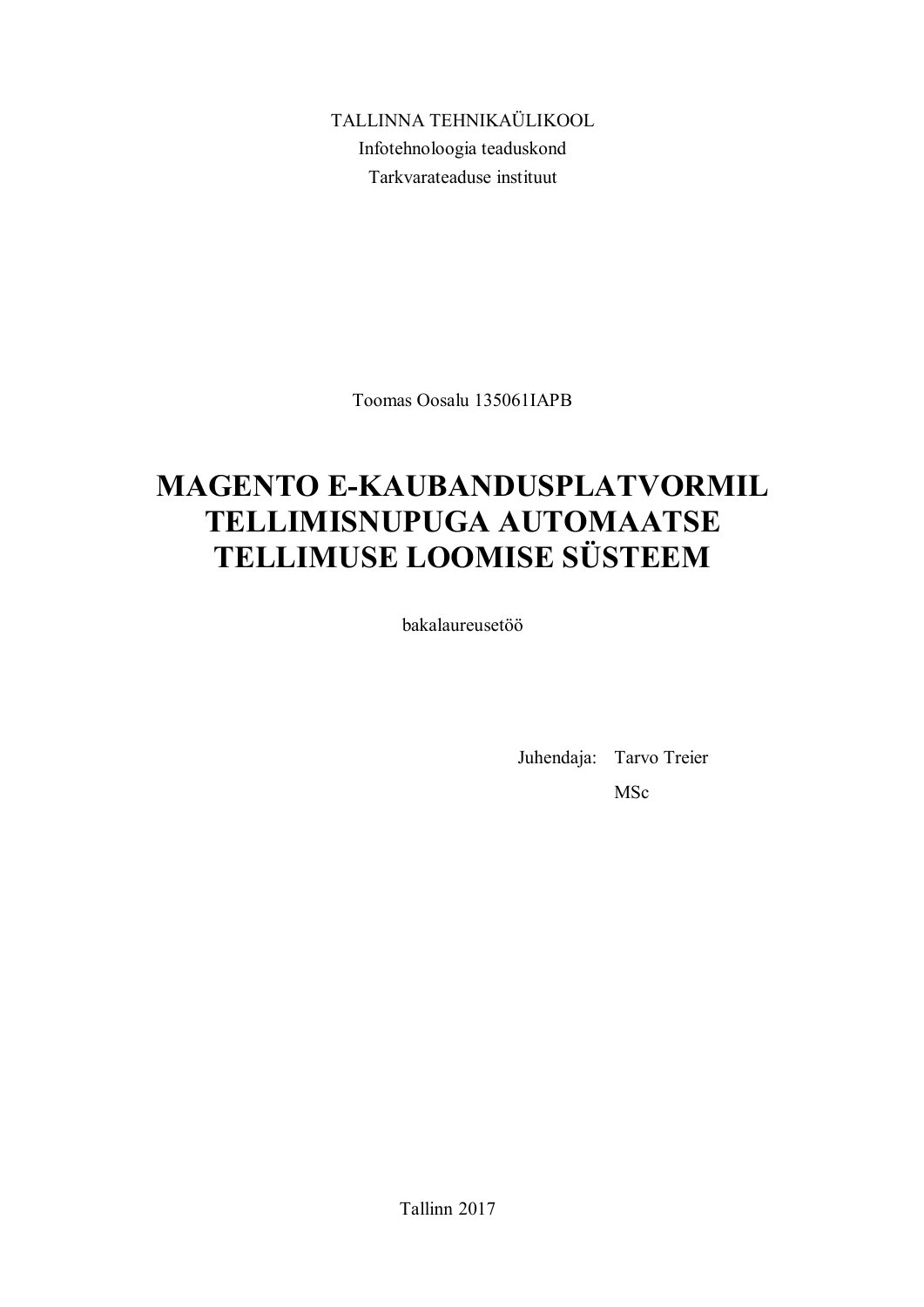## **Annotatsioon**

Lõputöö eesmärk on analüüsida ja luua süsteem Magento e-kaubandusplatvormil tellimisnupuga automaatse tellimuse esitamiseks. Loodav lahendus muudab rutiinsete ostude tegemise e-poest mugavamaks ja kiiremaks. Kliendil, kes soovib tellimisnupuga kaupa tellida, on eelnevalt vaja e-poes lisada automaattellimuse seadistus, mis on seotud tellimisnupuga ja mis sisaldab andmeid, mille põhjal tellimus luuakse. Seejärel saab ta tellimisprotsessi algatada vaid nupulevajutusega.

Töös tutvutakse Amazoni loodud Dash Buttoniga, mis omab sarnast funktsiooni ja analüüsitakse sobivat lahendust Magento platvormile. Analüüsi käigus määratakse kindaks süsteemi protsessi voog ja koostatakse programmeerimiseks vajalikud süsteemi nõuded ning kasutuslood. Lisaks tutvustatakse lahendusena loodud süsteemi.

Töö tulemusena valmis Magento 2 e-kaubandus platvormi moodul, mis haldab automaattellimuste seadistusi, suhtleb tellimisnupuga ja hoiab endas loogikat tellimuse kinnitamiseks ja loomiseks e-poes. Samuti realiseeriti maketeerimislaua peal tellimisnupu prototüüp.